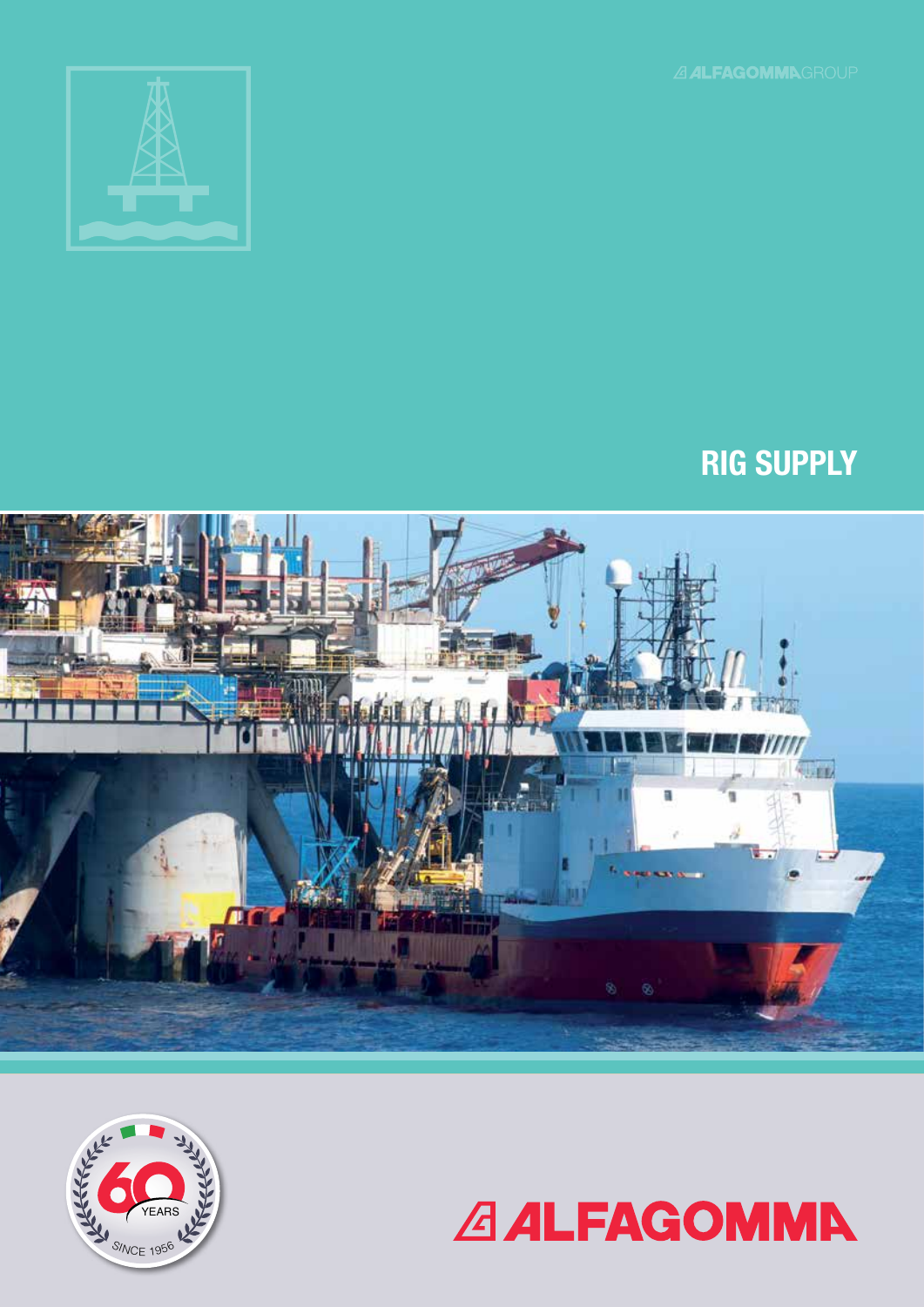# //PROVIDING EXCELLENCE AND RELIABILITY

The ALFAGOMMA Group, established in 1956, is a global manufacturer specialized in highly engineered, technically demanding hydraulic and industrial products, created with a commitment to excellence in quality and innovation.

# //GLOBAL PRESENCE AND LOGISTIC SUPPORT

The ALFAGOMMA Group currently employs over 3000 people worldwide in 20 Production Plants and 84 Regional Distribution – Assembly Centers strategically located in:



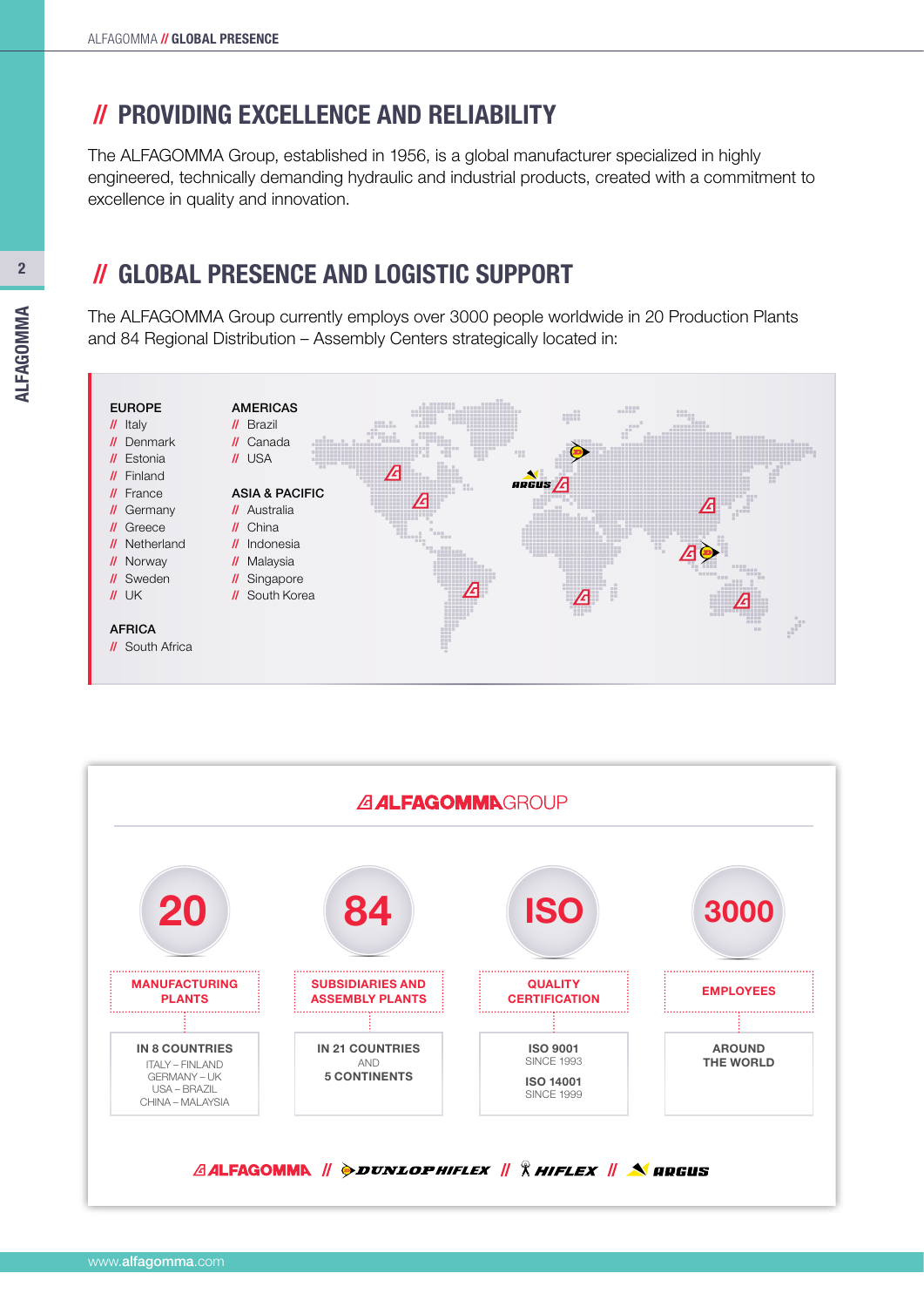# //BULK LOADING SYSTEM

ALFAGOMMA offers a complete range of rig supply hose, fittings and accessories to cover a wide variety of applications in loading/unloading operations from supply vessels to offshore platforms:

- ▲ Fuel-liquid mud
- ▲ Bulk material
- ▲ Potable water

The result is an integrated assembly system ABS approved.

All hose assemblies are pressure tested to guarantee control and safety during all operations in severe conditions.



#### **HOSE**

571946, dated 16-NOV-2016. Hard wall and soft wall constructions are available for each application, as well as self-floating versions. Main features:

- ▲ Minimum 20 bar working pressure 80 bar burst pressure
- Excellent tensile end load resistance
- ▲ Black conductive tube and cover and antistatic wire
- ▲ CR cover to ensure high resistance to abrasion and sea environment
- Helical brand tape for maximum visibility

#### **FITTINGS**

Specially designed to fit ALFAGOMMA rig supply hose range. Available range:

- ▲ NPT male threaded couplings in plated and stainless steel
- ▲ Fixed and Swivel ASA150 flanged fittings in plated and stainless steel
- Pre-crimped one-piece system (up to 6")

#### ACCESSORIES

To complete the system, ALFAGOMMA provides a wide range of accessories for the specific requirements of rig supply applications: hose floats, hook hose lifters, hammer lug unions, breakaway couplings, dry disconnect couplings.





## **CERTIFICATE OF DESIGN ASSESSMEN**

ALFAGOMMA INDUSTRIAL S.P.A

# **415 Lt. 445 Lt. 015 AA. 622**

AA BEAA 715AA





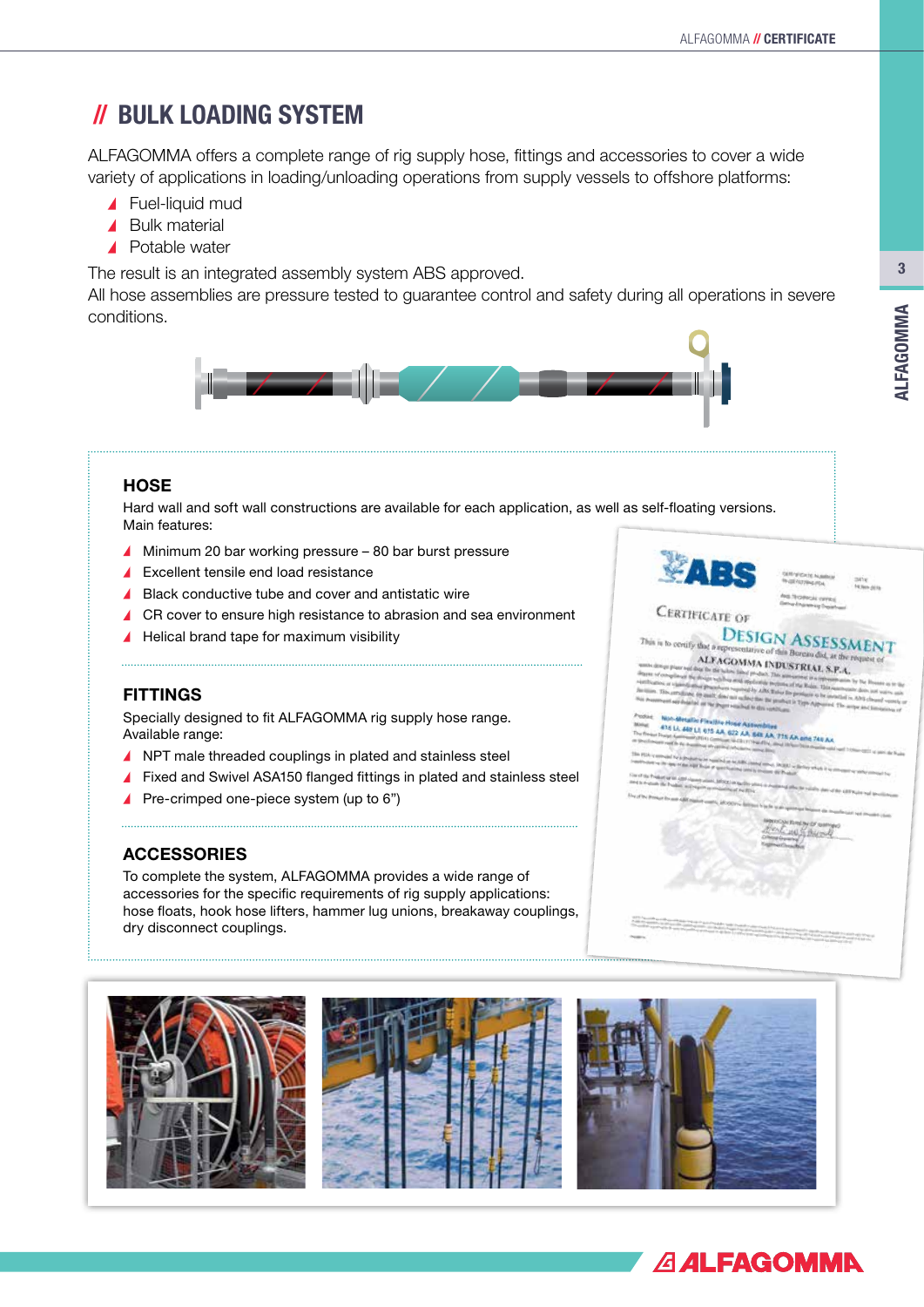# //COMPLETE HOSE & FITTING SOLUTIONS

|  | <b>Hose</b> | Structure, | <b>Self</b><br><b>Floating Version</b> | ID<br>range<br>lin | <b>WP</b><br>bar | Safety<br>  Factor |
|--|-------------|------------|----------------------------------------|--------------------|------------------|--------------------|
|--|-------------|------------|----------------------------------------|--------------------|------------------|--------------------|

# FUEL, LIQUID MUD, SEA WATER, BULK MATERIAL

| <b>648AA</b>                                | Soft Wall | 2" 3" 4" 5" 6"    | 20                                 | 4:1 |
|---------------------------------------------|-----------|-------------------|------------------------------------|-----|
| <b>615AA</b>                                | Hard Wall | 2" 3" 4" 5" 6" 8" | 20                                 | 4:1 |
| <b>622AA</b><br>(formerly<br><b>652AAZ)</b> | Hard Wall | 3" 4" 5"          | 40 bar up to 4" ID<br>35 bar ID 5" | 4:1 |

# BULK MATERIAL

| <b>748AA</b> | Soft Wall        | 4"5" | 20 | 4:1 |
|--------------|------------------|------|----|-----|
| <b>715AA</b> | <b>Hard Wall</b> | 4"5" | 20 | 4:1 |

## POTABLE WATER

| <b>448LI</b> | Soft Wall | 2"3"4" | 20 | 4:1 |
|--------------|-----------|--------|----|-----|
| <b>415LI</b> | Hard Wall | 2"3"4" | 20 | 4:1 |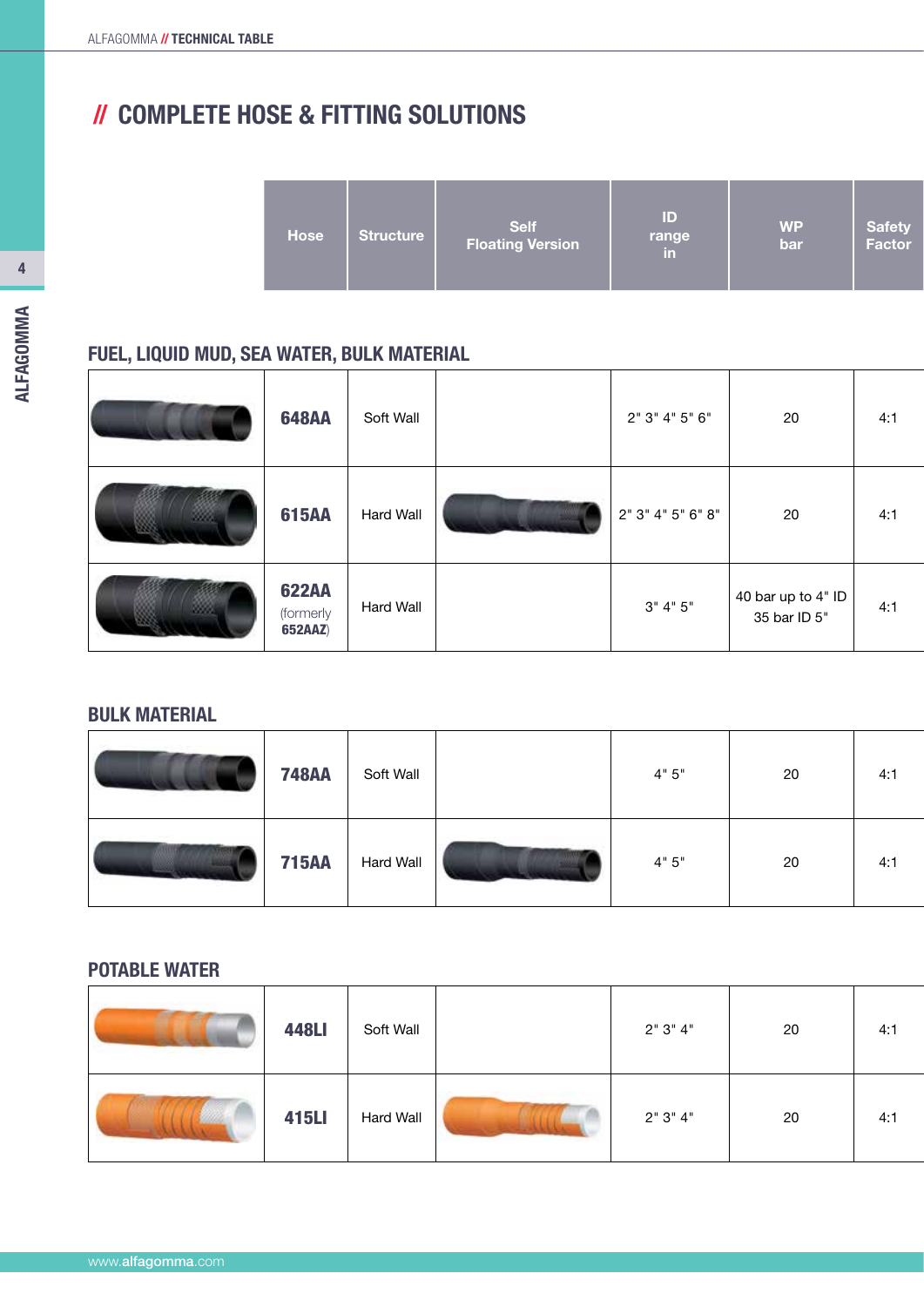|                                                    |                                      |                             |                           | <b>ABS Type Approved Fittings</b>          |                                                 |                                                  |                      |
|----------------------------------------------------|--------------------------------------|-----------------------------|---------------------------|--------------------------------------------|-------------------------------------------------|--------------------------------------------------|----------------------|
| <b>Tensile end Load</b><br><b>Resistance</b><br>kg | <b>Working</b><br><b>Temperature</b> | <b>Flammability</b><br>test | <b>NPT</b><br><b>Male</b> | <b>NPT Male</b><br>for Hook<br>hose lifter | <b>Fixed</b><br><b>Flange</b><br><b>ASA 150</b> | <b>Swivel</b><br><b>Flange</b><br><b>ASA 150</b> | <b>Certification</b> |

| ID 2"<br>$2.000$ Kg<br>ID <sub>3"</sub><br>4.000 Kg<br>ID 4"<br>7.000 Kg<br>$ID \geq 5"$<br>10.000 Kg | $-30/+90 °C$ | <b>EN 1762 - Annex A</b> |  |  | <b>ABS</b> |
|-------------------------------------------------------------------------------------------------------|--------------|--------------------------|--|--|------------|
| ID 2"<br>$2.000$ Kg<br>$ID3$ "<br>4.000 Kg<br>ID 4"<br>7.000 Kg<br>$ID \geq 5"$<br>10.000 Kg          | $-30/+90 °C$ | <b>EN 1762 - Annex A</b> |  |  | <b>ABS</b> |
| $ID3$ "<br>6.000 Kg<br>10.000 Kg<br>$ID \ge 4"$                                                       | $-30/+90 °C$ | <b>EN 1762 - Annex A</b> |  |  | <b>ABS</b> |

| ID 4" 7.000 Kg<br>ID ≥ 5" 10.000 Kg | $-30$ / $+80$ °C $\,$ EN 1762 - Annex A    |  |  | <b>ABS</b> |  |
|-------------------------------------|--------------------------------------------|--|--|------------|--|
|                                     | $-30$ / $+80$ °C $\vert$ EN 1762 - Annex A |  |  | <b>ABS</b> |  |

| $ID2$ "<br>ID <sub>3</sub> "<br>ID 4" | 2.000 Kg<br>4.000 Kg<br>7.000 Kg | -30 / +80 $^{\circ}$ C |  |  | <b>ABS</b><br>-----------------------------<br><b>FDA</b> |
|---------------------------------------|----------------------------------|------------------------|--|--|-----------------------------------------------------------|
| $ID2$ "<br>ID <sub>3</sub><br>ID 4"   | 2.000 Kg<br>4.000 Kg<br>7.000 Kg | $-30/+80 °C$           |  |  | <b>ABS</b><br><b>FDA</b>                                  |

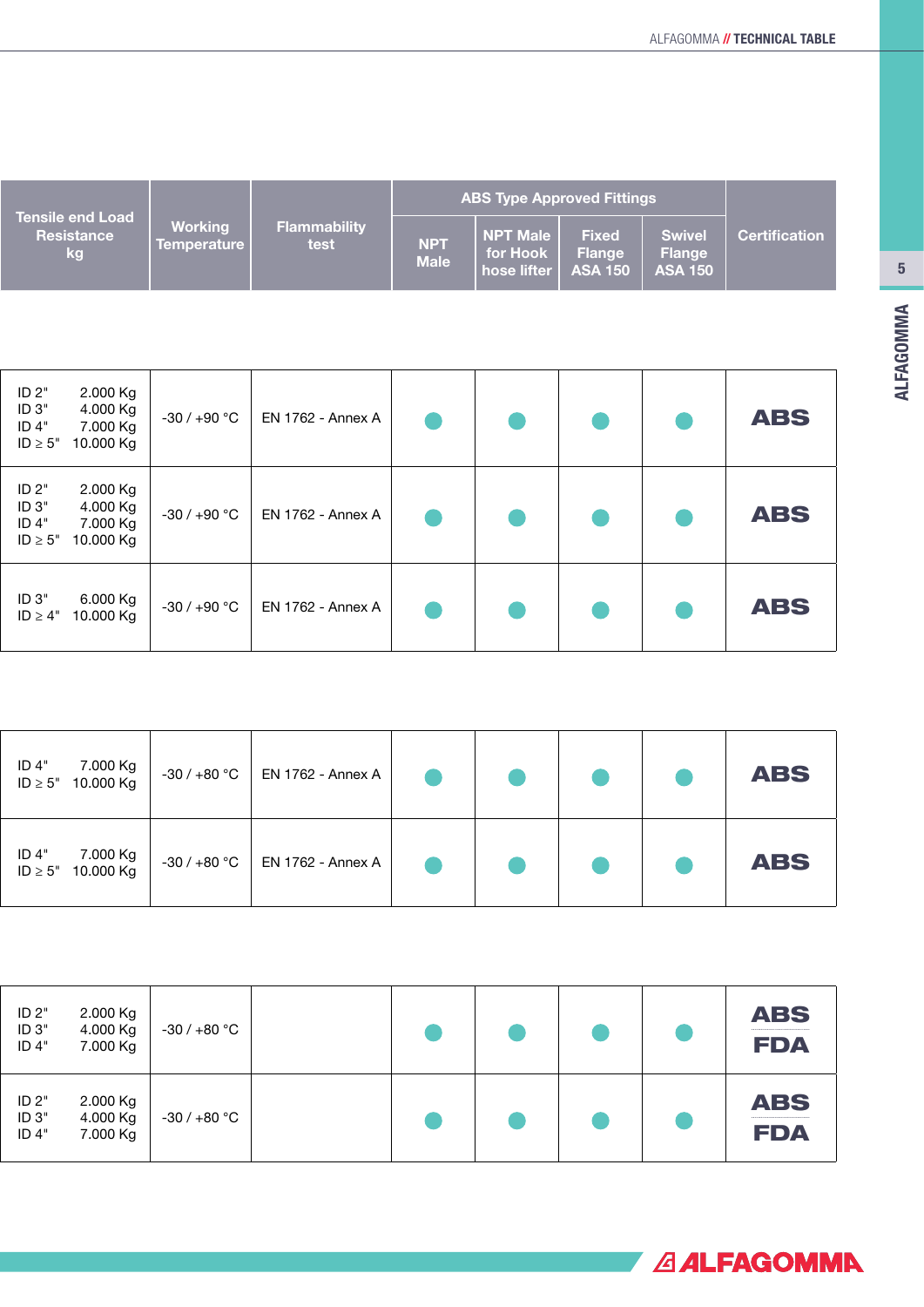# //FUEL, LIQUID MUD, SEA WATER, BULK MATERIAL





#### **// 648AA** Rig supply soft wall - Fuel-liquid mud 20 bar (300 psi)

Tube: black conductive NBR.

Reinforcement: high tensile textile cords - antistatic wire. Cover: black conductive CR - abrasion, ozone, hydrocarbon and fire resistant.

Application: fuel, oil and liquid mud transfer from supply vessels to offshore platforms. Also suitable for sea water pumping and bulk material transfer.

Tensile end load resistance:

ID 2" 2.000 kg

ID 3" 4.000 kg

ID 4" 7.000 kg

ID ≥ 5" 10.000 kg

ABS Type approved hose assemblies.

**Constant operation:** -30  $^{\circ}$ C +90  $^{\circ}$ C (-22  $^{\circ}$ F +194  $^{\circ}$ F)

| $-\circ$ |     | ペール    |      | $\bullet$ |     | 9   | L    |       | ノハ    |   |       |       |
|----------|-----|--------|------|-----------|-----|-----|------|-------|-------|---|-------|-------|
| mm       | in. | mm     | τn   | bar       | psi | bar | psi  | mm    | -in   | % | kg/m  | lb/ft |
| 51,0     | 2"  | 67.00  | 2,64 | 20        | 300 | 80  | 1200 | 300,0 | 11.81 |   | 1.890 | 1,28  |
| 76,0     | 3"  | 94,00  | 3,70 | 20        | 300 | 80  | 1200 | 456.0 | 17,95 |   | 2,950 | 1,99  |
| 102,0    | 4"  | 120.00 | 4,72 | 20        | 300 | 80  | 1200 | 612.0 | 24,09 |   | 3,950 | 2,66  |
| 127,0    | 5"  | 147.00 | 5,79 | 20        | 300 | 80  | 1200 | 762,0 | 30,00 |   | 5,640 | 3,80  |
| 152,0    | 6"  | 176,00 | 6,93 | 20        | 300 | 80  | 1200 | 912,0 | 35,91 |   | 8,030 | 5,40  |



#### //615AA Rig supply hard wall - Fuel-liquid mud 20 bar (300 psi)

Tube: black conductive NBR.

Reinforcement: high tensile textile cords with embedded steel helix wire - antistatic wire.

Cover: black conductive CR - abrasion, ozone, hydrocarbon and fire resistant.

Application: fuel, oil and liquid mud transfer from supply vessels to offshore platforms. Also suitable for sea water pumping and bulk material transfer.

Also available in self floating version. Reserve buoyancy calculated according to GMPHOM 2009 standard.

Tensile end load resistance:<br>ID 2" 2.000 ka

- 2.000 kg
- ID 3" 4.000 kg
- ID 4" 7.000 kg ID ≥ 5" 10.000 kg

ABS Type approved hose assemblies.

**Constant operation:** -30  $^{\circ}$ C +90  $^{\circ}$ C (-22  $^{\circ}$ F +194  $^{\circ}$ F)

|       |    |        |      |     | $\bullet$ |     | €    |        | O     | W    |        |       |
|-------|----|--------|------|-----|-----------|-----|------|--------|-------|------|--------|-------|
| mm    | in | mm     | in   | bar | psi       | bar | psi  | mm     | -in   | $\%$ | kg/m   | lb/ft |
| 51,0  | 2" | 67.00  | 2,64 | 20  | 300       | 80  | 1200 | 255.0  | 10.04 | 100  | 2.230  | 1,50  |
| 76,0  | 3" | 94,00  | 3,70 | 20  | 300       | 80  | 1200 | 380,0  | 14,96 | 90   | 3,800  | 2,56  |
| 102,0 | 4" | 122.00 | 4,80 | 20  | 300       | 80  | 1200 | 510,0  | 20,08 | 90   | 5.480  | 3,69  |
| 127,0 | 5" | 149.00 | 5,87 | 20  | 300       | 80  | 1200 | 635,0  | 25,00 | 90   | 7.760  | 5,22  |
| 152,0 | 6" | 176.00 | 6,93 | 20  | 300       | 80  | 1200 | 760,0  | 29,92 | 90   | 10,200 | 6,86  |
| 203,0 | 8" | 237,00 | 9,33 | 20  | 300       | 80  | 1200 | 1015,0 | 39,96 | 90   | 19,060 | 12,81 |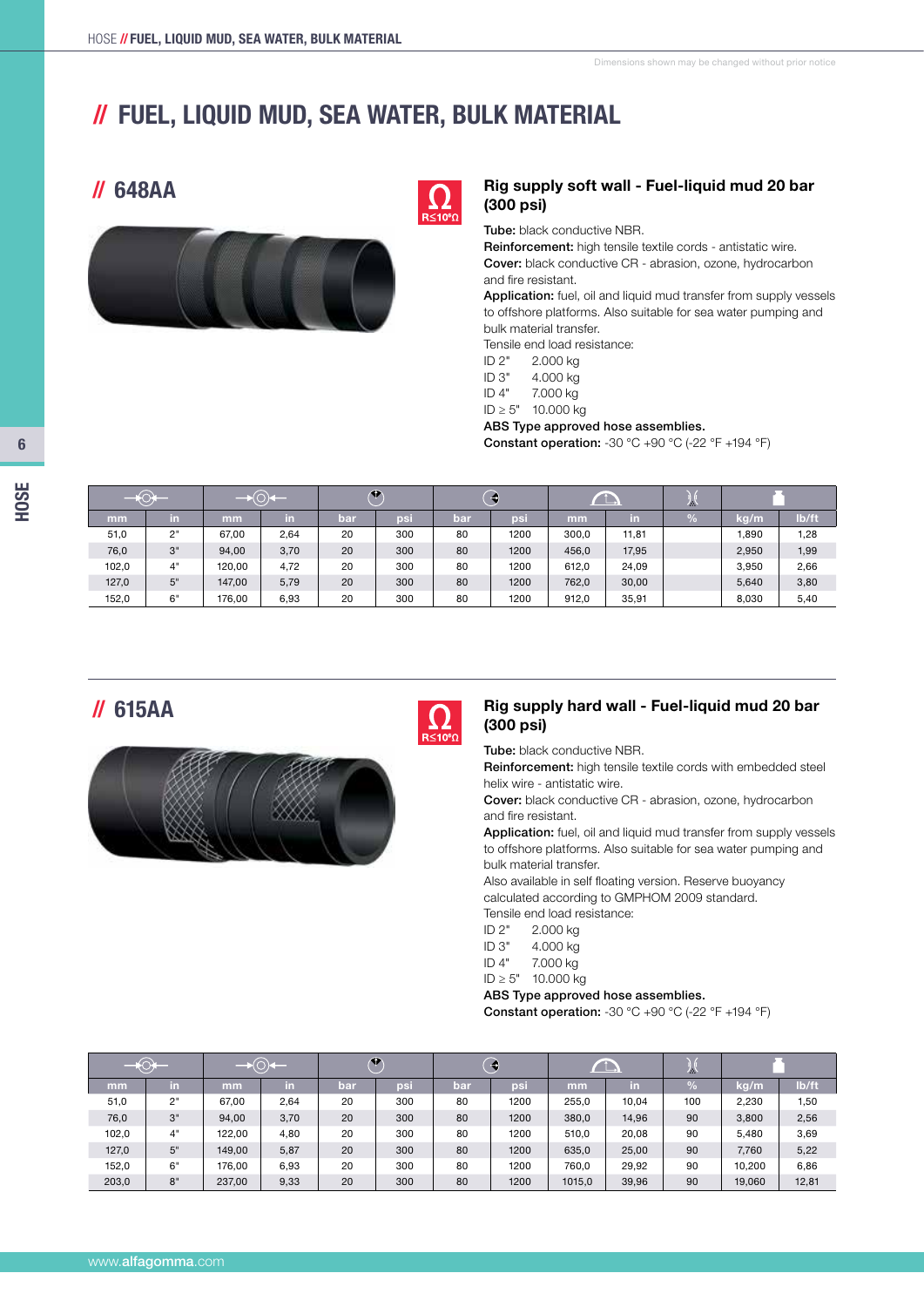# //622AA



# $2< 10$

#### Rig supply hard wall - Fuel-liquid mud

Tube: black conductive NBR.

Reinforcement: high tensile textile cords with embedded steel helix wire - antistatic wire.

Cover: black conductive CR - abrasion, ozone, hydrocarbon and fire resistant.

Application: fuel, oil and liquid mud transfer from supply vessels to offshore platforms. Also suitable for sea water pumping and bulk material transfer.

Tensile end load resistance:

ID 3" 6.000 kg

ID ≥ 4" 10.000 kg

ABS Type approved hose assemblies.

Constant operation: -30 °C +90 °C (-22 °F +194 °F)

|       |    |        |      | $\bullet$  |     | ♦   |      | $\blacksquare$ |       | ノハ |        |       |
|-------|----|--------|------|------------|-----|-----|------|----------------|-------|----|--------|-------|
| mm    | m  | mm     | in.  | <b>bar</b> | psi | bar | psi  | mm             | in    | %  | kg/m   | lb/ft |
| 76,0  | 3" | 98.00  | 3,86 | 40         | 600 | 160 | 2320 | 380,0          | 14,96 | 90 | 4,870  | 3,28  |
| 102,0 | 4" | 128,00 | 5,04 | 40         | 600 | 160 | 2320 | 510,0          | 20,08 | 90 | 7,430  | 5,00  |
| 127,0 | 5" | 157.00 | 6,18 | 35         | 525 | 140 | 2000 | 635,0          | 25,00 | 90 | 11.160 | 7,51  |

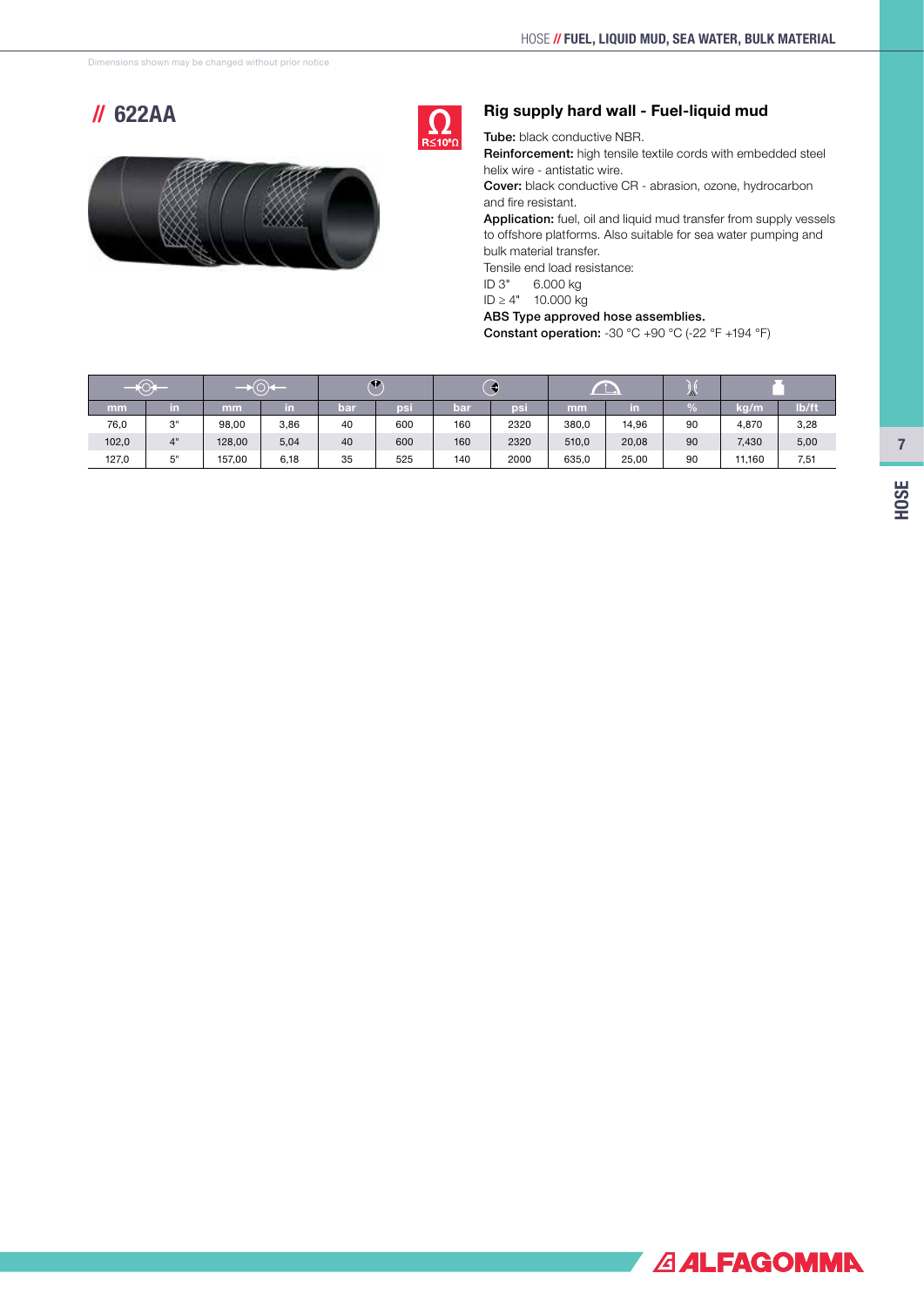# //BULK MATERIAL

# //748AA





#### Rig supply soft wall - Bulk material 20 bar (300 psi)

Tube: black conductive NR - abrasion resistant. Reinforcement: high tensile textile cords - antistatic wire. Cover: black conductive CR - abrasion, ozone, hydrocarbon and fire resistant.

Application: bulk material, sand, barite and dry cement transfer from supply vessels to offshore platforms.

Tensile end load resistance:

ID 4" 7.000 kg

ID ≥ 5" 10.000 kg

#### ABS Type approved hose assemblies.

Constant operation: -30 °C +80 °C (-22 °F +176 °F)

|       |    |        |      | $\bigwedge$ |     | ⌒<br>÷ |      |       | $\blacksquare$ | . .<br>45 |       |       |
|-------|----|--------|------|-------------|-----|--------|------|-------|----------------|-----------|-------|-------|
| mm'   | m  | mm     | in   | <b>bar</b>  | psi | ban    | psi  | mm    | m              |           | kg/m  | lb/ft |
| 102,0 | 4" | 122,00 | 4,80 | 20          | 300 | 80     | 1200 | 612,0 | 24,09          |           | 4,470 | 3,01  |
| 127,0 | г" | 149,00 | 5,87 | 20          | 300 | 80     | 1200 | 762,0 | 30,00          |           | 6,330 | 4,26  |



## $\int$  715AA Rig supply hard wall - Bulk material 20 bar (300 psi) (300 psi)

Tube: black conductive NR - abrasion resistant. Reinforcement: high tensile textile cords with embedded steel helix wire - antistatic wire. Cover: black conductive CR- abrasion, ozone, hydrocarbon and

fire resistant. Application: bulk material, sand, barite and dry cement transfer from supply vessels to offshore platforms.

Also available in self floating version. Reserve buoyancy calculated according to GMPHOM 2009 standard. Tensile end load resistance:

ID 4" 7.000 kg

ID ≥ 5" 10.000 kg

ABS Type approved hose assemblies.

Constant operation: -30 °C +80 °C (-22 °F +176 °F)

|       |    |        |      | $\bullet$ |     | Q          |      | $\sim$<br>L. |       | V.            |       |       |
|-------|----|--------|------|-----------|-----|------------|------|--------------|-------|---------------|-------|-------|
| mm    | m  | mm     | in   | bar       | psi | <b>bar</b> | psi  | mm           | m     | $\frac{9}{6}$ | ka/m  | lb/ft |
| 102,0 | 4" | 124,00 | 4,88 | 20        | 300 | 80         | 1200 | 510,0        | 20,08 | 90            | 6,060 | 4,08  |
| 127,0 | 5" | 151,00 | 5,94 | 20        | 300 | 80         | 1200 | 635,0        | 25,00 | 90            | 8,540 | 5,74  |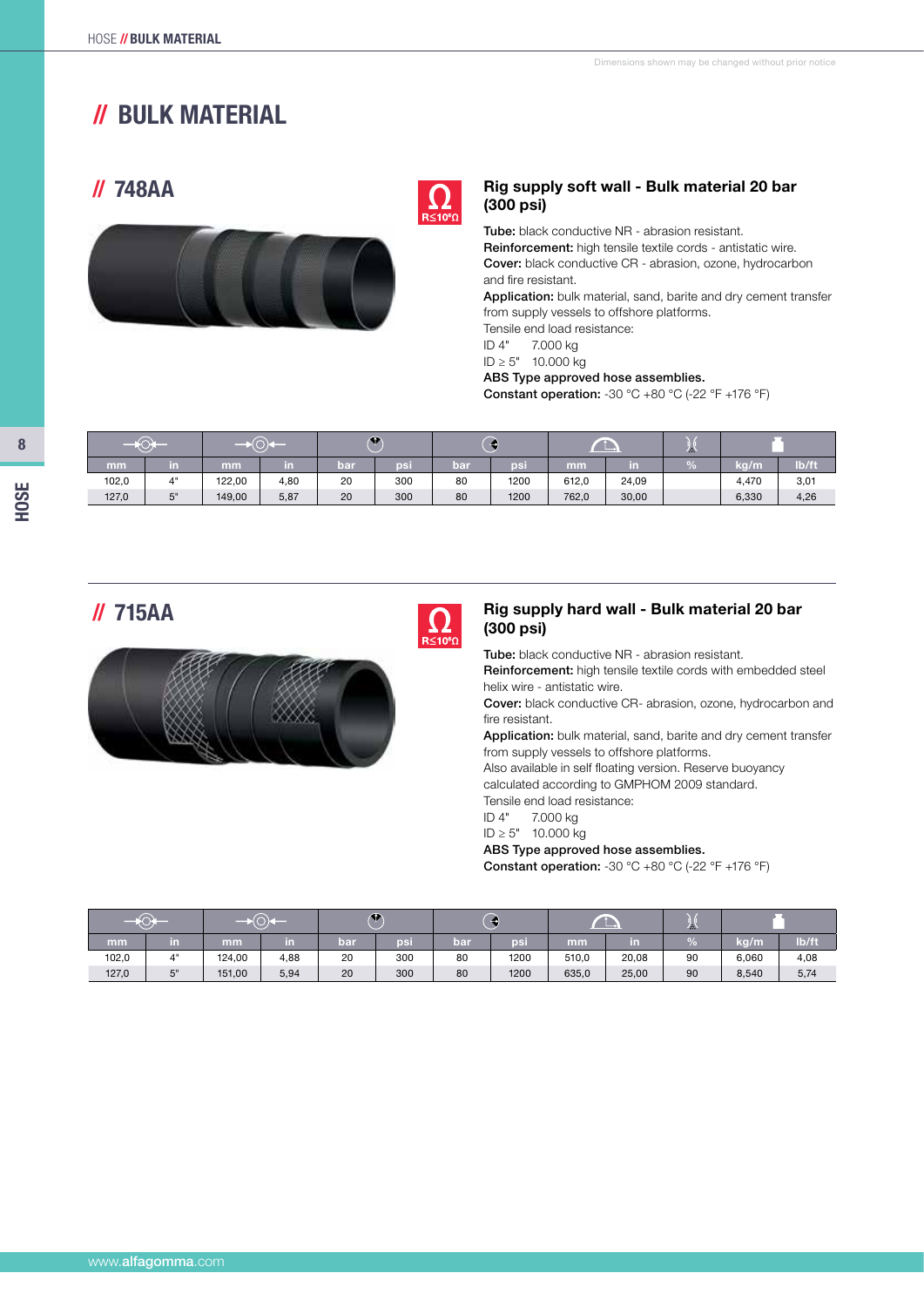# //POTABLE WATER

# //448LI



#### Rig supply soft wall - Potable water 20 bar (300 psi) FDA

Tube: white NR. Reinforcement: high tensile textile cords. Cover: orange NBR/PVC - abrasion, ozone and hydrocarbon resistant.

Application: potable water transfer from supply vessels to offshore platforms. Sterilize with 5% soda solution. Tensile end load resistance:

ID 2" 2.000 kg

ID 3" 4.000 kg

ID 4" 7.000 kg

ABS Type approved hose assemblies.

Constant operation: -30  $^{\circ}$ C +80  $^{\circ}$ C (-22  $^{\circ}$ F +176  $^{\circ}$ F)

|       |    |        |      | $\bigwedge$ |     | ÷   |      | $\Box$ |       | 45            |       |       |
|-------|----|--------|------|-------------|-----|-----|------|--------|-------|---------------|-------|-------|
| mm    | in | mm     | in   | bar         | psi | bar | psi  | mm     | in    | $\frac{9}{6}$ | kg/m  | lb/ft |
| 51,0  | 2" | 67.00  | 2,64 | 20          | 300 | 80  | 1200 | 300,0  | 11,81 |               | 1,880 | 1,27  |
| 76,0  | 3" | 94,00  | 3,70 | 20          | 300 | 80  | 1200 | 456,0  | 17,95 |               | 2,960 | 1,99  |
| 102,0 | 4" | 120.00 | 4.72 | 20          | 300 | 80  | 1200 | 612.0  | 24,09 |               | 3.990 | 2,69  |

## //415LI



#### Rig supply hard wall - Potable water 20 bar (300 psi) FDA

Tube: white NR.

Reinforcement: high tensile textile cords with embedded steel helix wire.

Cover: orange NBR/PVC - abrasion, ozone and hydrocarbon resistant.

Application: potable water transfer from supply vessels to offshore platforms. Sterilize with 5% soda solution.

Also available in self floating version. Reserve buoyancy calculated according to GMPHOM 2009 standard.

Tensile end load resistance:

ID 2" 2.000 kg

- ID 3" 4.000 kg
- ID 4" 7.000 kg

ABS Type approved hose assemblies.

**Constant operation:** -30  $^{\circ}$ C +80  $^{\circ}$ C (-22  $^{\circ}$ F +176  $^{\circ}$ F)

|       |    |        |      |     | ◆   |     | Q    |       | —     |               |       |       |  |
|-------|----|--------|------|-----|-----|-----|------|-------|-------|---------------|-------|-------|--|
| mm    | in | mm     | in   | bar | psi | bar | bsi  | mm    | in    | $\frac{1}{2}$ | kg/m  | lb/ft |  |
| 51,0  | 2" | 67,00  | 2,64 | 20  | 300 | 80  | 1200 | 255,0 | 10,04 | 100           | 2,230 | 1,50  |  |
| 76,0  | 3" | 94,00  | 3,70 | 20  | 300 | 80  | 1200 | 380,0 | 14,96 | 90            | 3,800 | 2,56  |  |
| 102,0 | 4" | 122,00 | 4,80 | 20  | 300 | 80  | 1200 | 510,0 | 20,08 | 90            | 5,580 | 3,76  |  |



9 HOSE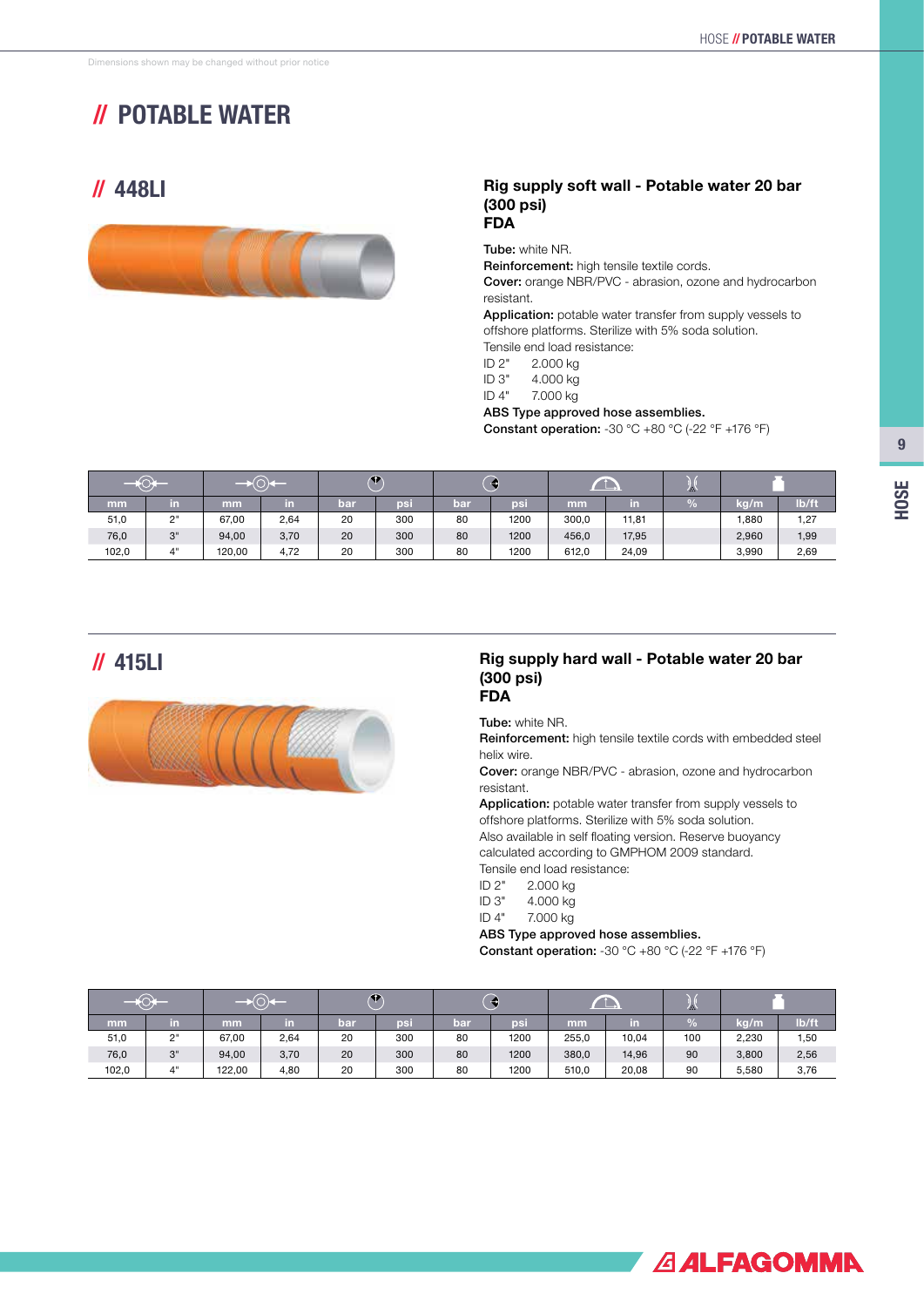# //COMBINATION NIPPLE

### //ALFACRIMP COMBINATION NIPPLE

#### NPT Male complete with pre-crimped ferrule - Plated steel

| <b>Item</b><br>Code | <b>Part Number</b> | <b>Hose ID</b><br>in. | <b>Hose ID</b><br><sub>mm</sub> | <b>Thread</b><br>in. | <b>Thread</b><br>type | <b>Hose OD</b><br>min-max<br>mm |
|---------------------|--------------------|-----------------------|---------------------------------|----------------------|-----------------------|---------------------------------|
| 2302332             | I1728M00-076090    | 3                     | 76                              | 3                    | <b>NPT</b>            | 88-102                          |
| 2302333             | I1728M00-102114    | $\overline{4}$        | 102                             | $\overline{4}$       | <b>NPT</b>            | 114-128                         |
| 2302334             | I1728M00-127140    | 5                     | 127                             | 5                    | <b>NPT</b>            | 139-153                         |
| 2302335             | I1728M00-152165    | 6                     | 152                             | 6                    | <b>NPT</b>            | 166-184                         |
|                     |                    |                       |                                 |                      |                       |                                 |
| 2307566             | I1728M0D-102114    | 4                     | 102                             | 4                    | <b>NPT</b>            | 130-139                         |
| 2307464             | I1728M0D-127140    | 5                     | 127                             | 5                    | <b>NPT</b>            | 156-163                         |

## //ALFACRIMP COMBINATION NIPPLE

#### NPT Male complete with pre-crimped ferrule - Stainless steel 316

| <b>Item</b><br>Code | <b>Part Number</b> | <b>Hose ID</b><br>in | <b>Hose ID</b><br>mm | <b>Thread</b><br>in. | <b>Thread</b><br>type | <b>Hose OD</b><br>min-max<br>mm |
|---------------------|--------------------|----------------------|----------------------|----------------------|-----------------------|---------------------------------|
| 2307196             | I3728M00-076090    | 3                    | 76                   | 3                    | <b>NPT</b>            | 88-102                          |
| 2307198             | I3728M00-102114    | $\overline{4}$       | 102                  | $\overline{4}$       | <b>NPT</b>            | 114-128                         |
| 2307200             | I3728M00-127140    | 5                    | 127                  | 5                    | <b>NPT</b>            | 139-153                         |
| 2307202             | I3728M00-152165    | 6                    | 152                  | 6                    | <b>NPT</b>            | 166-184                         |
|                     |                    |                      |                      |                      |                       |                                 |
| 2307693             | I3728M0D-102114    | $\overline{4}$       | 102                  | $\overline{4}$       | <b>NPT</b>            | 130-139                         |
| 2307694             | I3728M0D-127140    | 5                    | 127                  | 5                    | <b>NPT</b>            | 156-163                         |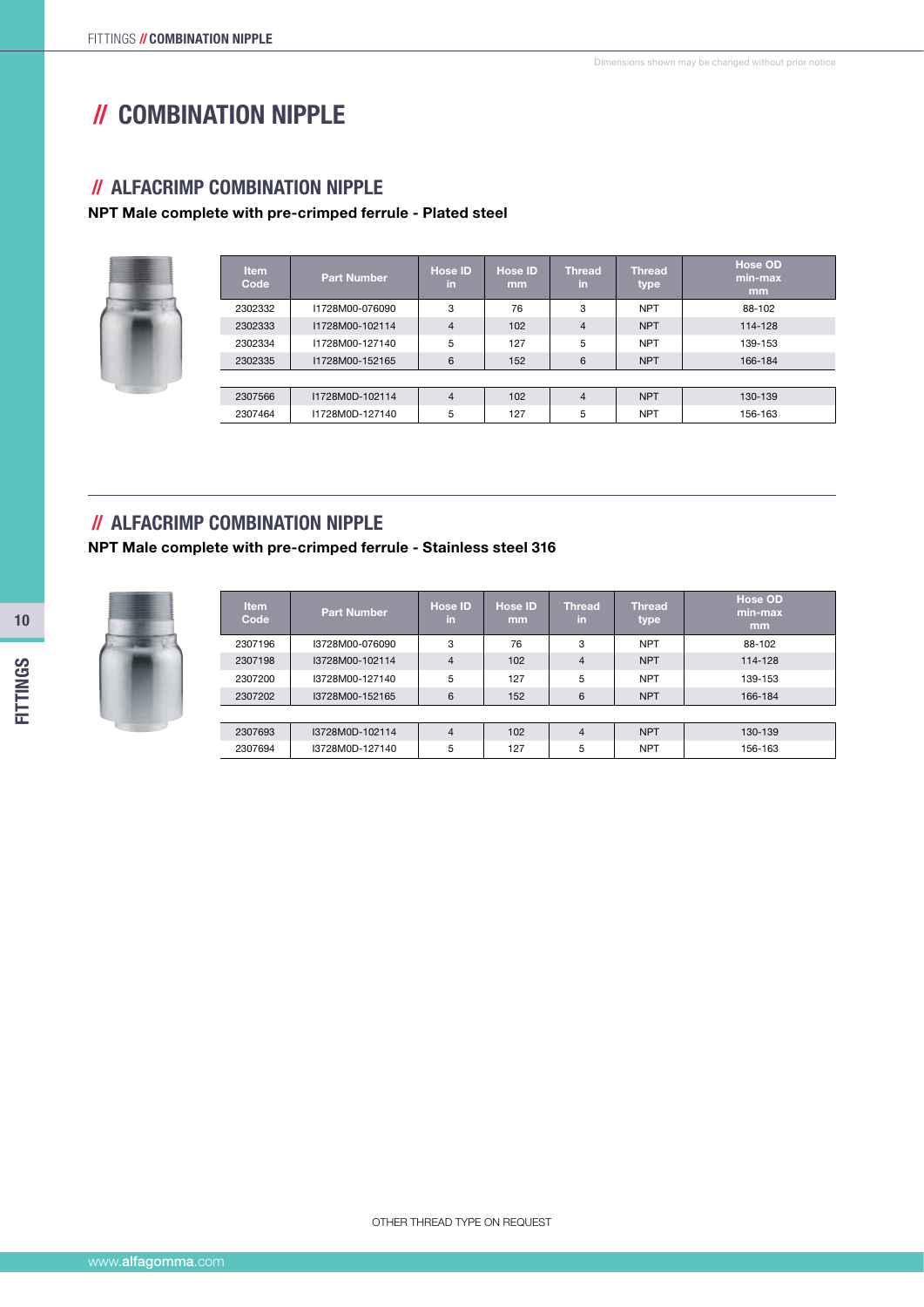**ALEAGOMMA** 

# //ALFACRIMP COMBINATION NIPPLE

#### NPT Male complete with pre-crimped ferrule - Offshore - For Hook hose lifter - Plated Steel

| <b>Item</b><br>Code | <b>Part Number</b> | <b>Hose ID</b><br>-in | <b>Hose ID</b><br><sub>mm</sub> | <b>Thread</b><br>-in | <b>Thread</b><br>type | <b>Hose OD</b><br>min-max<br>mm |
|---------------------|--------------------|-----------------------|---------------------------------|----------------------|-----------------------|---------------------------------|
| 2302375             | I17F8M00-076090    | 3                     | 76                              | 3                    | <b>NPT</b>            | 88-102                          |
| 2302376             | I17F8M00-102114    | $\overline{4}$        | 102                             | $\overline{4}$       | <b>NPT</b>            | 114-128                         |
| 2302377             | I17F8M00-127140    | 5                     | 127                             | 5                    | <b>NPT</b>            | 139-153                         |
| 2302378             | I17F8M00-152165    | 6                     | 152                             | 6                    | <b>NPT</b>            | 166-184                         |
|                     |                    |                       |                                 |                      |                       |                                 |
| 2307695             | I17F8M0D-102114    | $\overline{4}$        | 102                             | 4                    | <b>NPT</b>            | 130-139                         |
| 2307696             | I17F8M0D-127140    | 5                     | 127                             | 5                    | <b>NPT</b>            | 156-163                         |

## //ALFACRIMP COMBINATION NIPPLE

NPT Male complete with pre-crimped ferrule - Offshore - For Hook hose lifter - Stainless steel 316

| <b>Item</b><br>Code | <b>Part Number</b> | <b>Hose ID</b><br>in. | <b>Hose ID</b><br><sub>mm</sub> | <b>Thread</b><br>lin. | <b>Thread</b><br>type | <b>Hose OD</b><br>min-max<br>mm |
|---------------------|--------------------|-----------------------|---------------------------------|-----------------------|-----------------------|---------------------------------|
| 2307609             | I37F8M00-076090    | 3                     | 76                              | 3                     | <b>NPT</b>            | 88-102                          |
| 2307573             | I37F8M00-102114    | $\overline{4}$        | 102                             | $\overline{4}$        | <b>NPT</b>            | 114-128                         |
| 2307610             | I37F8M00-127140    | 5                     | 127                             | 5                     | <b>NPT</b>            | 139-153                         |
| 2307611             | I37F8M00-152165    | 6                     | 152                             | 6                     | <b>NPT</b>            | 166-184                         |
|                     |                    |                       |                                 |                       |                       |                                 |
| 2307697             | I37F8M0D-102114    | $\overline{4}$        | 102                             | 4                     | <b>NPT</b>            | 130-139                         |
| 2307698             | I37F8M0D-127140    | 5                     | 127                             | 5                     | <b>NPT</b>            | 156-163                         |

## //COMBINATION NIPPLE

NPT Male



| <b>Item</b><br>Code | <b>Part Number</b> | in | Hose ID Hose ID Thread<br>mm | m | <b>Thread</b><br>type | <b>Material</b>     | <b>Note</b><br>Ferrule to be used |
|---------------------|--------------------|----|------------------------------|---|-----------------------|---------------------|-----------------------------------|
| 1201370             | H1212810-323200    |    | 51                           |   | <b>NPT</b>            | <b>PLATED STEEL</b> | 1236591 (H1200TX2-320000)         |
| 1240548             | H3212810-323200    |    | 51                           |   | <b>NPT</b>            | S/S 316             | 1240554 (H3200TX2-320000)         |



| <b>Item</b><br>Code | <b>Part Number</b> | in | Hose <b>ID</b> Hose <b>ID</b><br>mm | <b>Thread</b><br>in | <b>Thread</b><br>type. | <b>Material</b>     | <b>Note</b><br>Ferrule to be used |
|---------------------|--------------------|----|-------------------------------------|---------------------|------------------------|---------------------|-----------------------------------|
| 2307455             | 11728100-203219    | 8  | 203                                 |                     | <b>NPT</b>             | <b>PLATED STEEL</b> | 2307171 (I107U203-219235)         |
| 2307456             | 13728100-203219    | 8  | 203                                 |                     | <b>NPT</b>             | S/S 316             | 2307173 (I307U203-219235)         |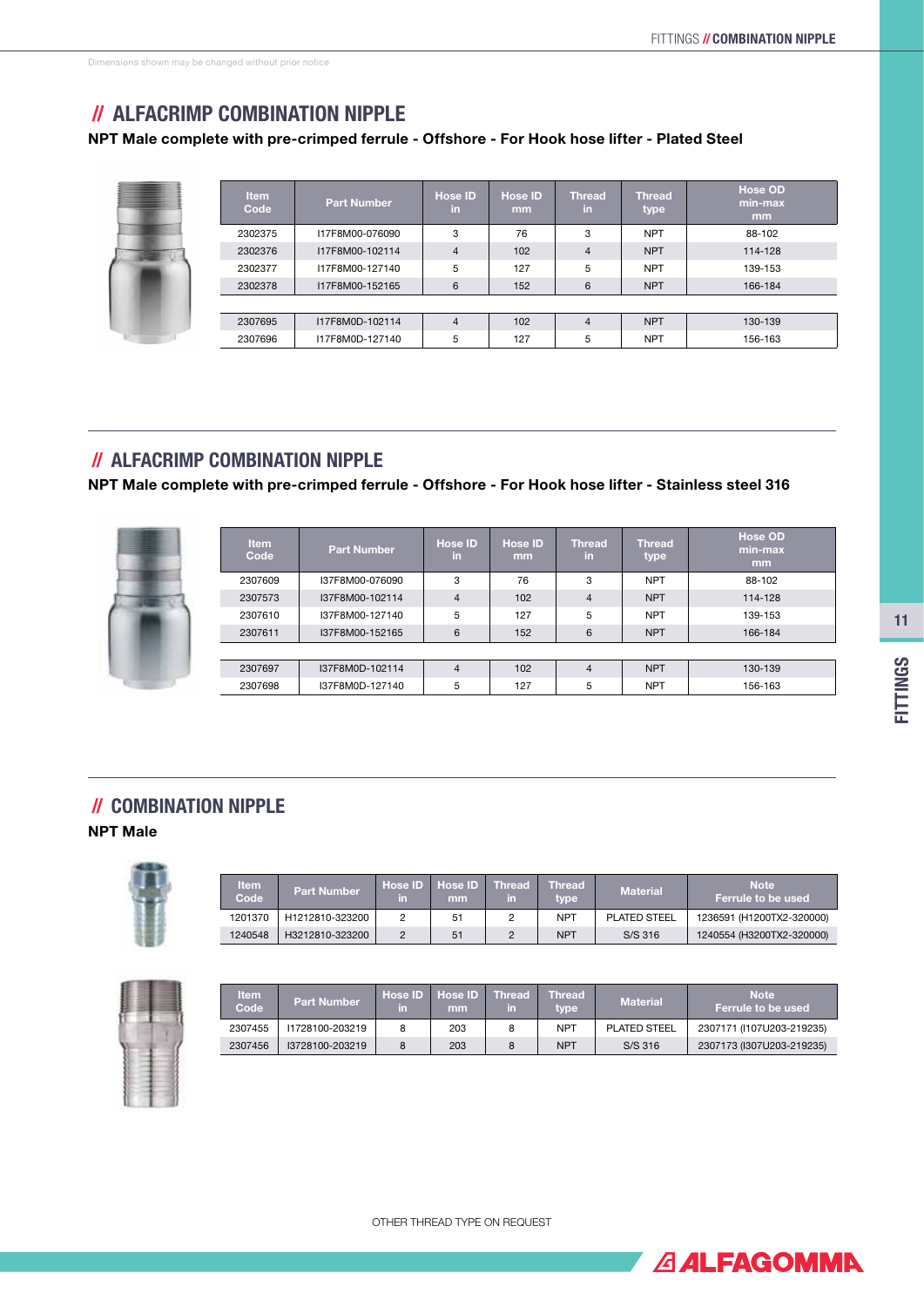# //FIXED FLANGE ASA 150

## //FIXED FLANGE - SLIP ON RF - ASA 150

#### Serrated hose shank complete with pre-crimped ferrule - Plated Steel

| <b>Item</b><br>Code | <b>Part Number</b> | <b>Hose ID</b><br>in. | <b>Hose ID</b><br>mm | Flange<br>type | <b>Hose OD</b><br>min-max<br>mm |
|---------------------|--------------------|-----------------------|----------------------|----------------|---------------------------------|
| 2307300             | I17BEW7B-076076    | 3                     | 76                   | <b>ASA 150</b> | 88-102                          |
| 2302366             | I17BEW7B-102102    | $\overline{4}$        | 102                  | <b>ASA 150</b> | 114-128                         |
| 2307303             | I17BEW7B-127127    | 5                     | 127                  | <b>ASA 150</b> | 139-153                         |
| 2302368             | I17BEW7B-152152    | 6                     | 152                  | ASA 150        | 166-184                         |
|                     |                    |                       |                      |                |                                 |
| 2307675             | 117BEW7B-00D102    | 4                     | 102                  | <b>ASA 150</b> | $130 - 139$                     |
| 2307676             | 117BEW7B-00D127    | 5                     | 127                  | <b>ASA 150</b> | 156 - 163                       |

## //FIXED FLANGE - SLIP ON RF - ASA 150

#### Serrated hose shank complete with pre-crimped ferrule - Stainless steel 316

| <b>Item</b><br>Code | <b>Part Number</b> | <b>Hose ID</b><br>in | <b>Hose ID</b><br>mm | <b>Flange</b><br>type | <b>Hose OD</b><br>min-max<br>mm |
|---------------------|--------------------|----------------------|----------------------|-----------------------|---------------------------------|
| 2307330             | I37BEW7B-076076    | 3                    | 76                   | ASA 150               | 88-102                          |
| 2307332             | I37BEW7B-102102    | $\overline{4}$       | 102                  | ASA 150               | 114-128                         |
| 2307334             | I37BEW7B-127127    | 5                    | 127                  | ASA 150               | 139-153                         |
| 2307336             | I37BEW7B-152152    | 6                    | 152                  | ASA 150               | 166-184                         |
|                     |                    |                      |                      |                       |                                 |
| 2307677             | I37BEW7B-00D102    | $\overline{4}$       | 102                  | ASA 150               | $130 - 139$                     |
| 2307678             | I37BEW7B-00D127    | 5                    | 127                  | ASA 150               | 156 - 163                       |

## //FIXED FLANGE - SLIP ON RF - ASA 150 Serrated hose shank



| <b>Item</b><br>Code | <b>Part Number</b> | <b>Hose ID</b><br>in | <b>Hose ID</b><br>mm | <b>Flange</b><br>type | <b>Material</b><br>Hose shank &<br><b>Flange</b> | <b>Note</b><br>Ferrule to be used |
|---------------------|--------------------|----------------------|----------------------|-----------------------|--------------------------------------------------|-----------------------------------|
| 2307211             | I17BE67B-A00051    | 2                    | 51                   | ASA 150               | <b>PLATED STEEL</b>                              | 1236591 (H1200TX2-320000)         |
| 2307255             | I37BE67B-A00051    | $\mathfrak{p}$       | 51                   | ASA 150               | $S/S$ 316                                        | 1240554 (H3200TX2-320000)         |
|                     |                    |                      |                      |                       |                                                  |                                   |
| 2307220             | I17BE67B-A00203    | 8                    | 203                  | ASA 150               | <b>PLATED STEEL</b>                              | 2307171 (I107U203-219235)         |
| 2307264             | I37BE67B-A00203    | 8                    | 203                  | ASA 150               | S/S 316                                          | 2307173 (I307U203-219235)         |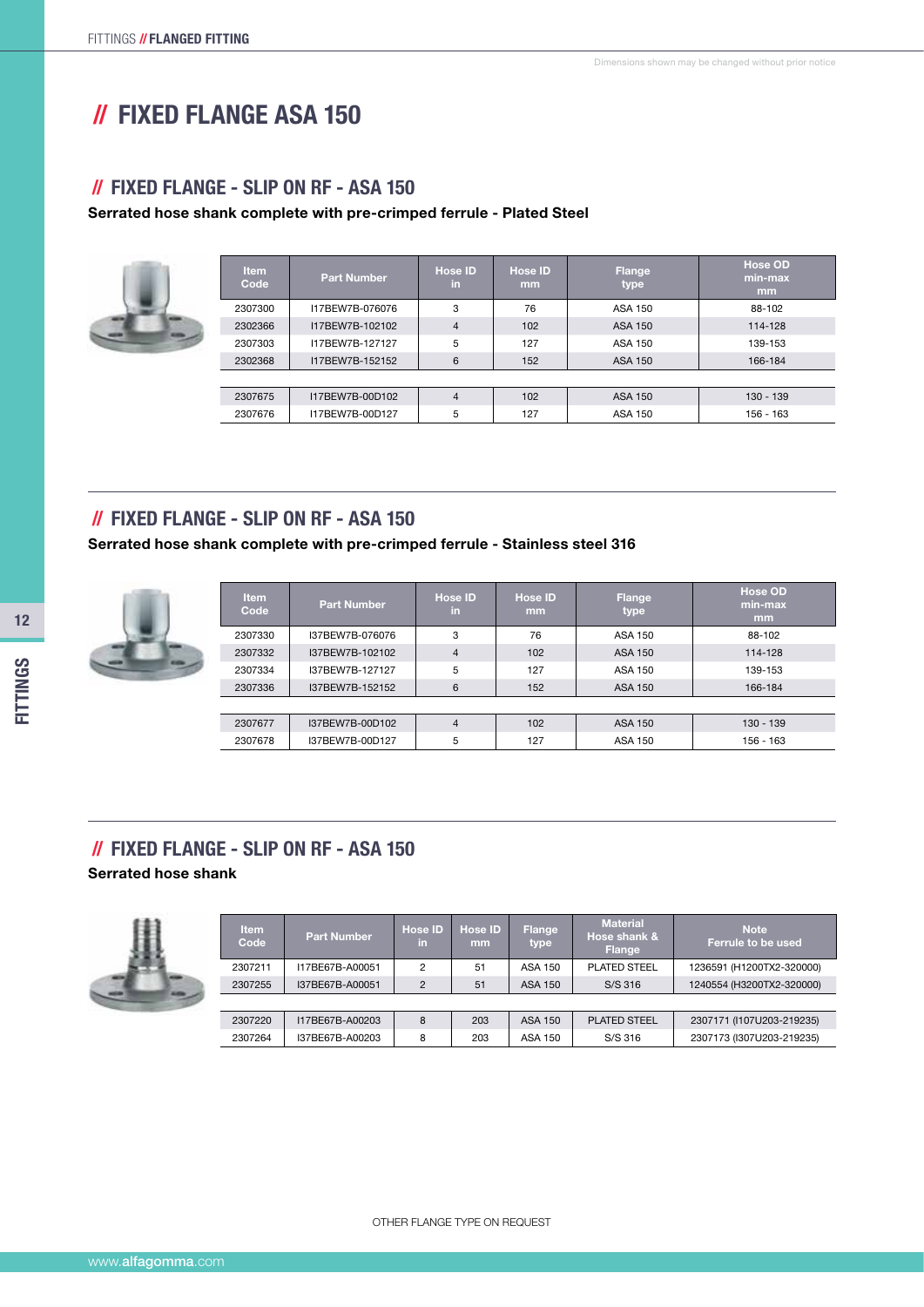**ALFAGOMMA** 

# //SWIVEL FLANGE ASA 150

### //SWIVEL FLANGE - LAP JOINT FF - ASA 150

Serrated hose shank complete with pre-crimped ferrule - Plated Steel

|  | <b>Item</b><br>Code | <b>Part Number</b> | <b>Hose ID</b><br>-in | <b>Hose ID</b><br>mm | Flange<br>type | <b>Hose OD</b><br>min-max<br>mm |
|--|---------------------|--------------------|-----------------------|----------------------|----------------|---------------------------------|
|  | 2307306             | 117BET9A-076076    | 3                     | 76                   | ASA 150        | 88-102                          |
|  | 2307308             | 117BET9A-102102    | $\overline{4}$        | 102                  | <b>ASA 150</b> | 114-128                         |
|  | 2307310             | I17BET9A-127127    | 5                     | 127                  | ASA 150        | 139-153                         |
|  | 2307312             | I17BET9A-152152    | 6                     | 152                  | <b>ASA 150</b> | 166-184                         |
|  |                     |                    |                       |                      |                |                                 |
|  | 2307679             | 117BET9A-00D102    | 4                     | 102                  | <b>ASA 150</b> | 130 - 139                       |
|  | 2307680             | 117BET9A-00D127    | 5                     | 127                  | ASA 150        | 156 - 163                       |

## //SWIVEL FLANGE - LAP JOINT FF - ASA 150

#### Serrated hose shank complete with pre-crimped ferrule - Stainless steel 316

| <b>Item</b><br>Code | <b>Part Number</b> | <b>Hose ID</b><br>in. | <b>Hose ID</b><br>mm | Flange<br>type | <b>Hose OD</b><br>min-max<br>mm |
|---------------------|--------------------|-----------------------|----------------------|----------------|---------------------------------|
| 2307338             | I37BET9A-076076    | 3                     | 76                   | ASA 150        | 88-102                          |
| 2307340             | I37BET9A-102102    | $\overline{4}$        | 102                  | ASA 150        | 114-128                         |
| 2307342             | I37BET9A-127127    | 5                     | 127                  | ASA 150        | 139-153                         |
| 2307344             | I37BET9A-152152    | 6                     | 152                  | <b>ASA 150</b> | 166-184                         |
|                     |                    |                       |                      |                |                                 |
| 2307681             | I37BET9A-00D102    | 4                     | 102                  | ASA 150        | $130 - 139$                     |
| 2307682             | I37BET9A-00D127    | 5                     | 127                  | <b>ASA 150</b> | 156 - 163                       |

## //SWIVEL FLANGE - LAP JOINT FF - ASA 150 Serrated hose shank



| <b>Item</b><br>Code | <b>Part Number</b> | <b>Hose ID</b><br>in. | <b>Hose ID</b><br>mm | <b>Flange</b><br>type | <b>Material</b><br>Hose shank &<br>Flange | <b>Note</b><br>Ferrule to be used |
|---------------------|--------------------|-----------------------|----------------------|-----------------------|-------------------------------------------|-----------------------------------|
| 2307222             | 117BE79A-A00051    | 2                     | 51                   | ASA 150               | <b>PLATED STEEL</b>                       | 1236591 (H1200TX2-320000)         |
| 2307266             | I37BE79A-A00051    | $\overline{2}$        | 51                   | <b>ASA 150</b>        | $S/S$ 316                                 | 1240554 (H3200TX2-320000)         |
|                     |                    |                       |                      |                       |                                           |                                   |
| 2307231             | 117BE79A-A00203    | 8                     | 203                  | ASA 150               | <b>PLATED STEEL</b>                       | 2307171 (I107U203-219235)         |
| 2307275             | I37BE79A-A00203    | 8                     | 203                  | ASA 150               | S/S 316                                   | 2307173 (I307U203-219235)         |

OTHER FLANGE TYPE ON REQUEST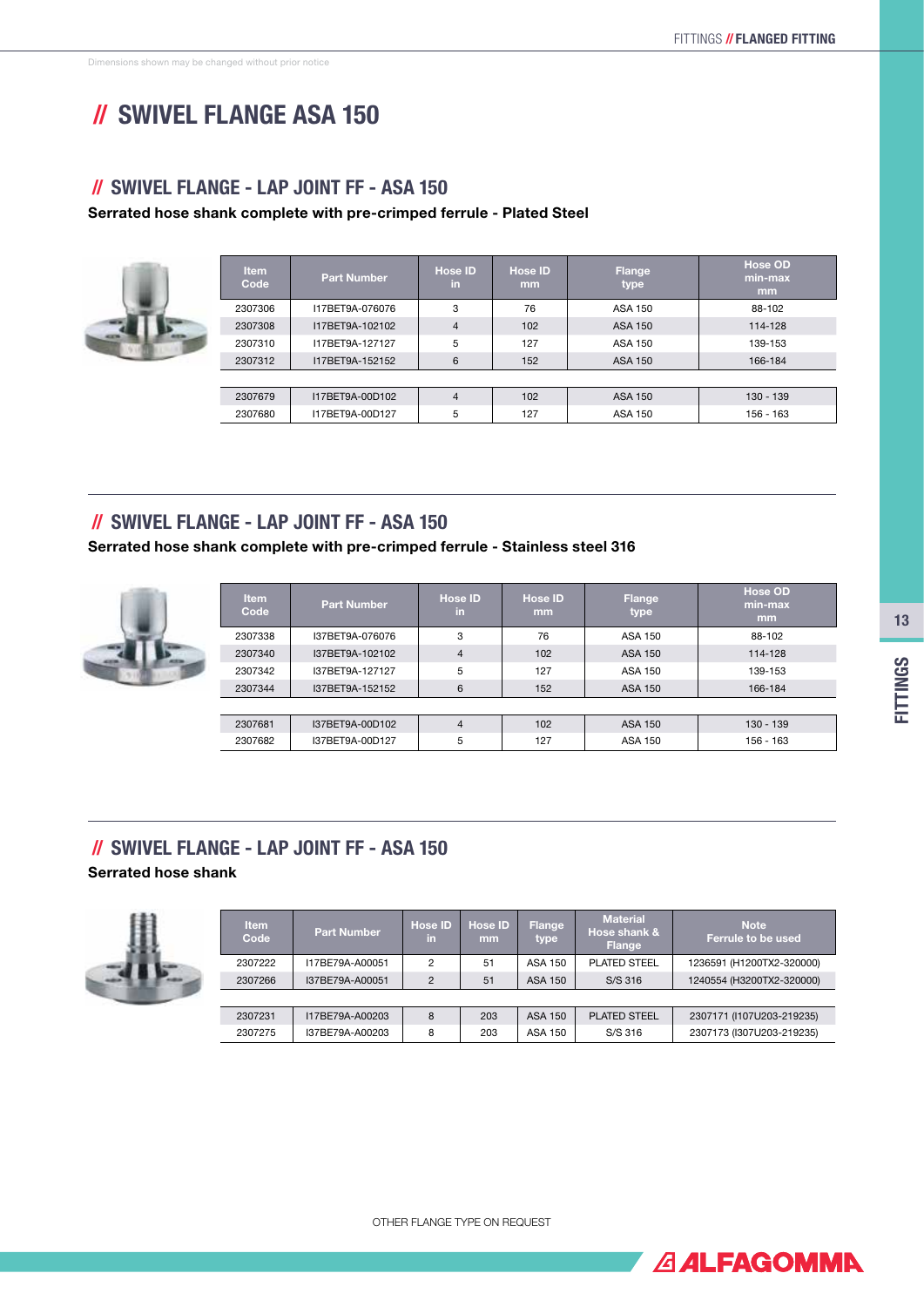# //ACCESSORIES

# //HOSE FLOAT



## Features:

• High buoyancy.

• Strong elastic material with excellent resistance to deformation.

Material: low density ethylene vinyl acetate (EVA). Size: 3"- 4"- 5"





#### Features:

Specifically designed for use in bulk loading hose to move the string during bunkering operations. Supplied with a retaining clamp to prevent the hook moving out of place on the swaged fitting. Provided with proof load test certificate. Material: forged steel. Size: 3"- 4"- 5"- 6" Range:

- Single eye
- Double eve

## //HAMMER LUG UNION





#### Features:

Three lug nuts and self-locking ACME threads to provide a quick make-up and break-out. Color coding for quick identification. Material: forged steel matching ASTM or AISI standards.

#### Range:

- Fig.50: cold working pressure: 500 psi. Available with female thread.
- Fig.100: cold working pressure: 1.000 psi. Available with female thread.
- Fig.200: cold working pressure: 2.000 psi. Available with female thread.
- Fig.206: similar to Fig.200 with a secondary seal (O-ring presence in male sub). Recommended for use in corrosive environments. Cold working pressure: 2.000 psi.

Available with female thread.

Other union types on request.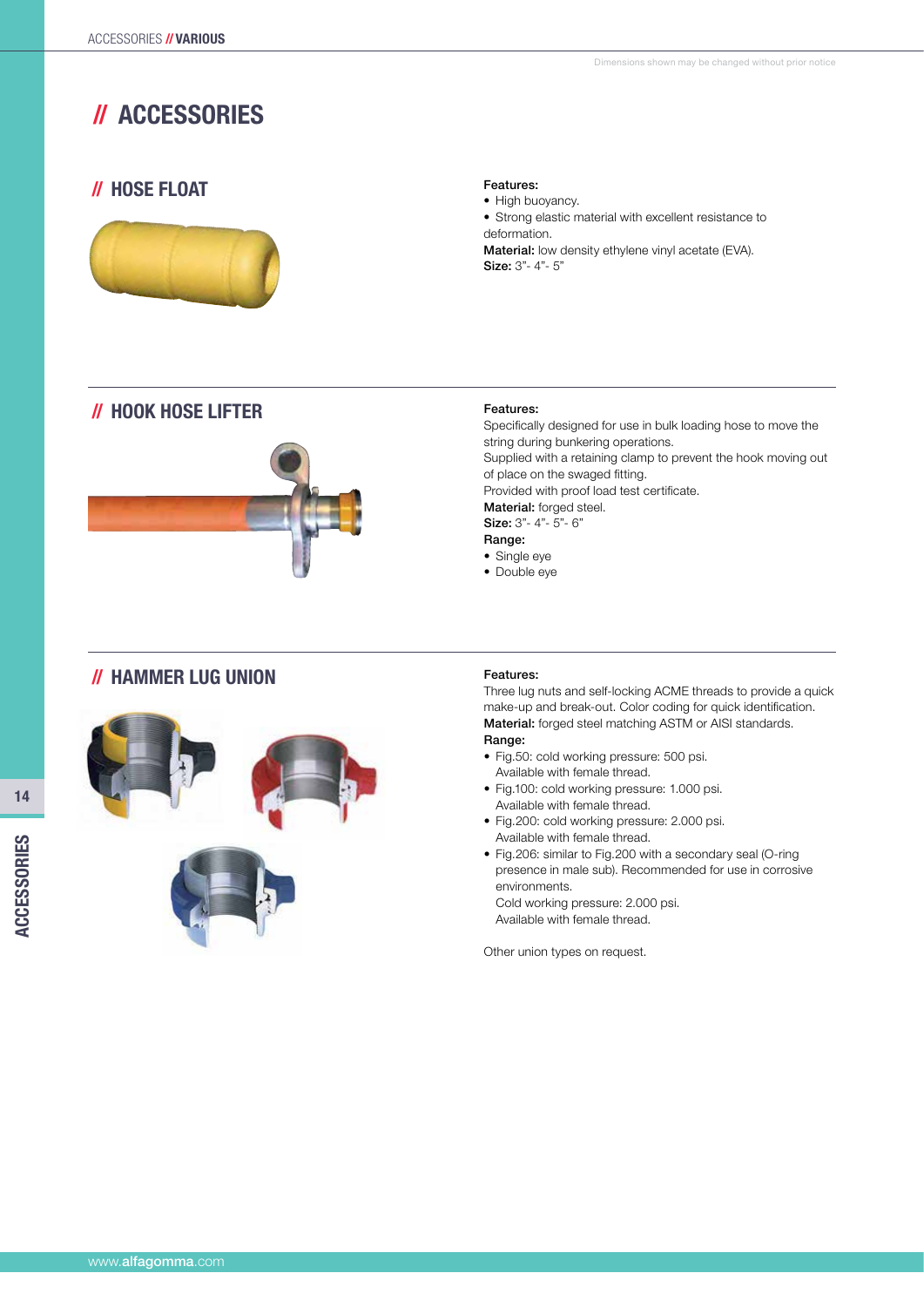# //SAFETY BREAK-AWAY COUPLING



#### Features:

Designed to prevent pull away accidents, protect terminal and loading/unloading equipment and eliminate unwanted product release.

Maximum Working pressure: 10/16/25 bar

Material: aluminium, stainless steel. Other materials on request. Sizes: from 2" up to 6"

Connections: female and male thread (NPT/BSP), flange (ANSI/ EN). Other connections on request.

Range:

- Marine Break-away
- Industrial Break-away

## //DRY DISCONNECT COUPLING



#### Features:

Self-sealing design to ensure the highest level of safety in applications where zero tolerance spillage is required. Material: aluminium, stainless steel. Other materials on request. Size: from 2" up to 6"

Connections: available with female/male thread (NPT/BSP) and flange (ANSI/EN).